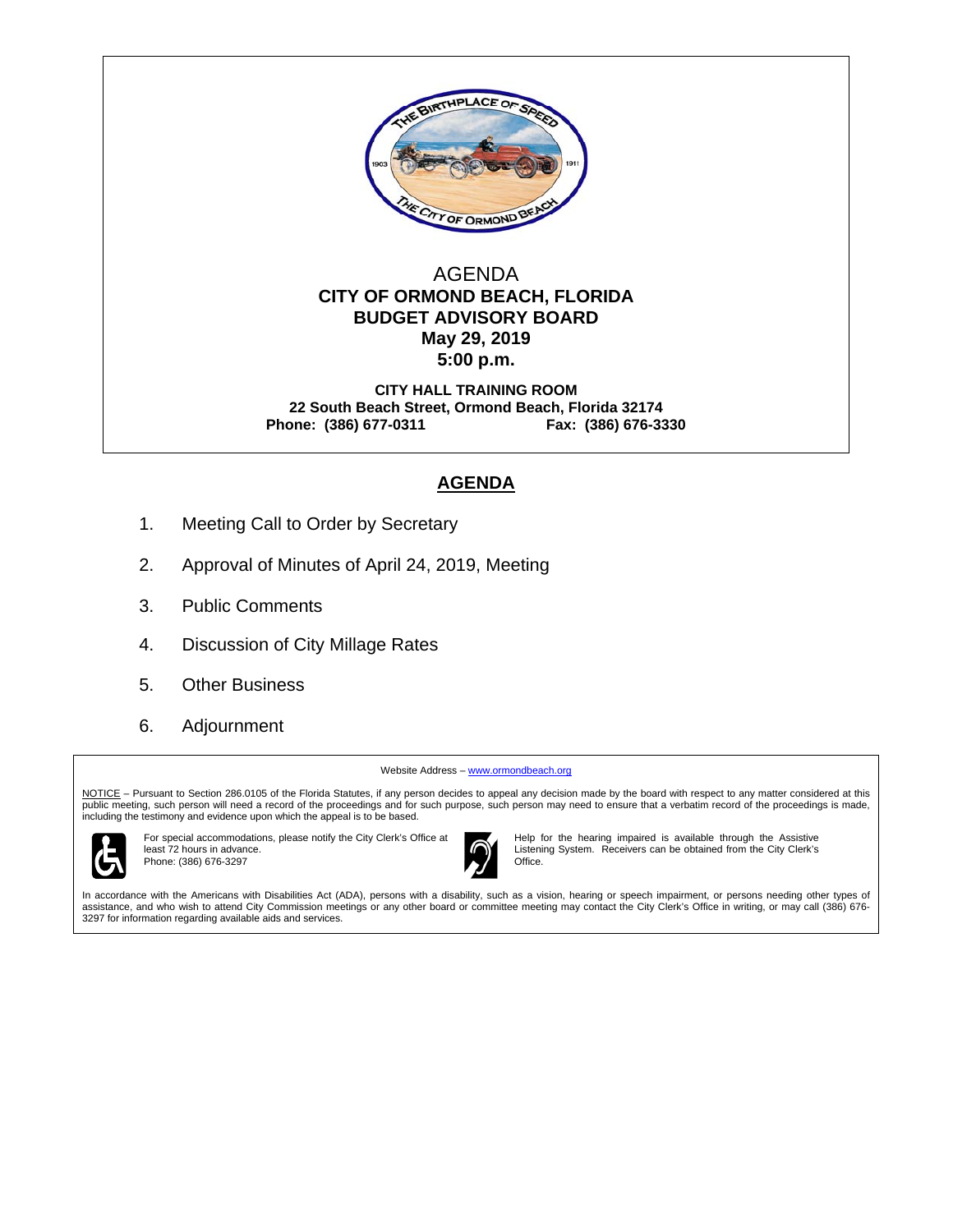#### **MINUTES ORMOND BEACH BUDGET ADVISORY BOARD HELD AT CITY HALL TRAINING ROOM**

**April 24, 2019 5:00 p.m. City Hall Training Room**

# **1. CALL TO ORDER**

Mr. Rafael Ramirez, Chairman, called the meeting to order at 5:02 p.m.

Those present were board members Chairman Rafael Ramirez, Vice Chairman Scott Cichon, Bill Harper, Ken Kimble, and Kevin Tilley, and Finance Director Kelly McGuire, Assistant Finance Director Chris Byle, City Manager Joyce Shanahan, Assistant City Manager Claire Whitley, and Human Resources Manager Heather Kidd.

# **2. APPROVAL OF MINUTES OF MARCH 27, 2019**

Mr. Kevin Tilley moved, seconded by Mr. Ken Kimble, to approve the minutes of the March 27, 2019, meeting. The motion passed unanimously.

# **3. PUBLIC COMMENTS**

Mr. Bill Denny, 1027 North Halifax Drive, noted he was there to watch the process, but had questions about failing septic tanks and long term funds for repair or replacement; whereby, Finance Director Kelly McGuire and City Manager Joyce Shanahan provided details on the budget process for those type of situations.

### **4. DISCUSSION OF PERSONNEL SERVICES**

Ms. Kelly McGuire, Finance Director, introduced Assistant City Manager Claire Whitley and Human Resources Manager Heather Kidd, who would be contributing information on wages and personnel costs for city employees. She reminded the board the City Commission requested this action, but the discussion had to be related to the budget, and any bargaining issues had to be avoided. She stated that Ms. Whitley and Ms. Kidd were currently in negotiations with the three unions at that time, and a Shade meeting would be upcoming with the Commission to advise the status of those negotiations; whereby, Ms. Joyce Shanahan, City Manager, stated that collective bargaining meetings were exempt from Sunshine Law and held in private.

Ms. McGuire reminded the board the Commission would need a recommendation at the end of the meeting, if appropriate.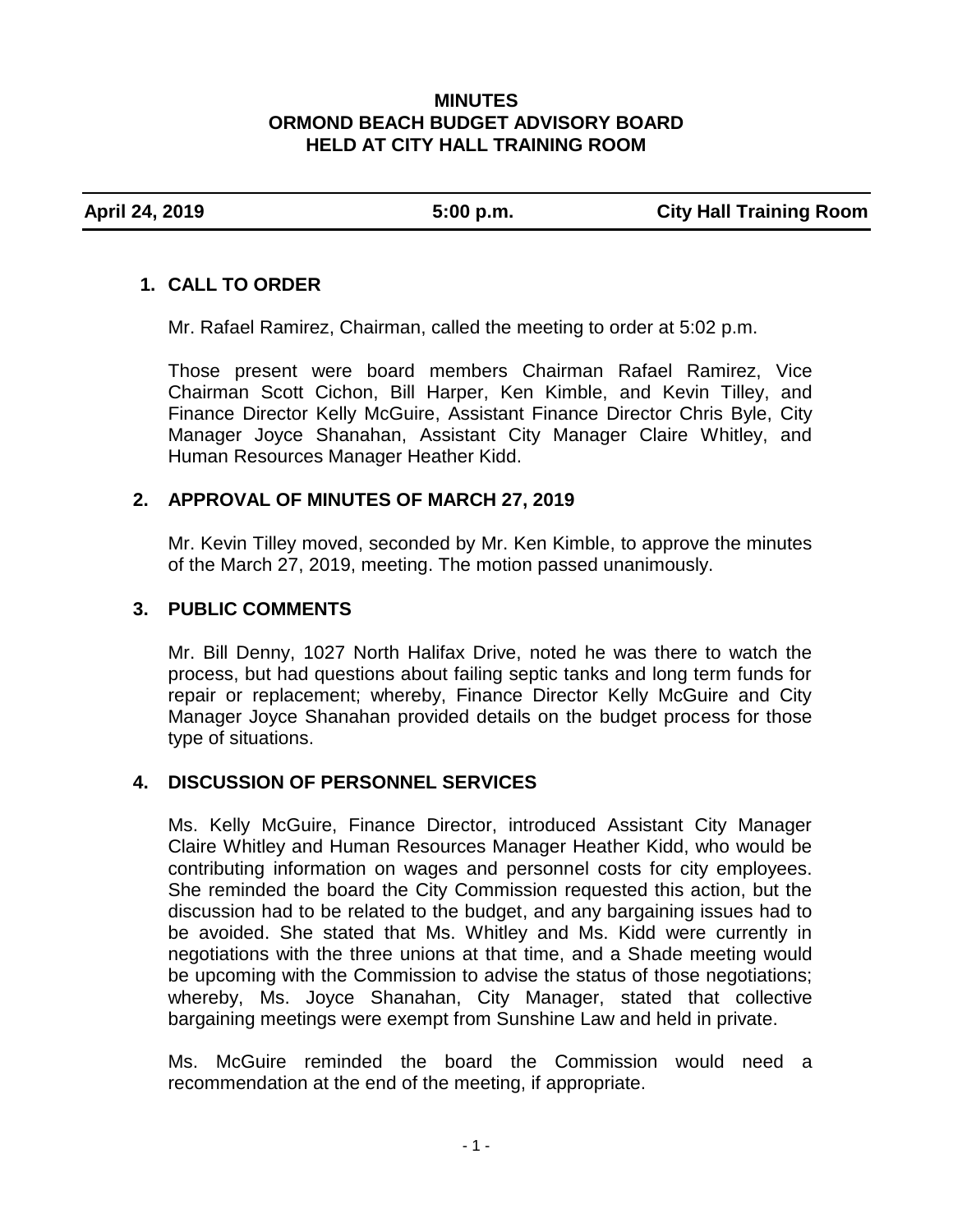Mr. Scott Cichon and Mr. Rafael Ramirez asked what was needed from them; whereby, Ms. McGuire stated the Commission would want to know a review was completed of how personnel dollars were spent, and if the board was comfortable with that information.

Ms. McGuire stated the overall budget was \$77.7 million, with personnel costs at 37.54 percent of that. She stated that included wages and benefits for 331 full-time employees and 42 part-time employees. She noted that was a reduced number of employees, compared to 2007, handling more work due to new initiatives and more services that were being offered to the residents.

Mr. Kevin Tilley asked if part-time employees received full benefits; whereby, Ms. McGuire stated they received leave time, but not full benefits.

Ms. Shanahan stated the city contracted out certain services over time, including landscaping, maintenance, and building inspections; whereby, Ms. McGuire agreed, and noted some facilities and services had been added, including the Environmental Discovery Center and Andy Romano Beachfront Park.

Ms. McGuire reviewed a slide that showed details of the personnel budget, including wages, social security and Medicare, pensions, health insurance, workers compensation, and contribution to a deferred compensation program for newer general employees. She stated that wages increased by \$938,314, and that health insurance decreased by \$406,165, from FY 2017-18 to FY 2018-19.

Ms. McGuire explained the increase in salaries across the board, but noted that pension did not increase much, as the long term general employees that left were replaced by new employees who received deferred compensation instead. She stated that general employees in the pension had a contribution of 28 percent of an employee's payroll, but the deferred compensation contribution comprised only six percent of an employee's payroll, which saved money. She noted that health insurance, including medical, dental, vision, long term disability, and life insurance, had moved from a Health Maintenance Organization (HMO) plan to a high deductible plan in the prior few years. She detailed a structured health savings account (HSA) available for employees, which the city contributed \$1350 into every year, plus provided opportunities to accumulate more money into the account. She indicated the city was saving money on premiums, and providing assistance to cover medical payments.

Ms. Shanahan stated that three years prior, the city was faced with a 33 percent increase in health insurance, at over \$1 million dollars. She noted the conversion was an enormous shift for employees, but beneficial overall.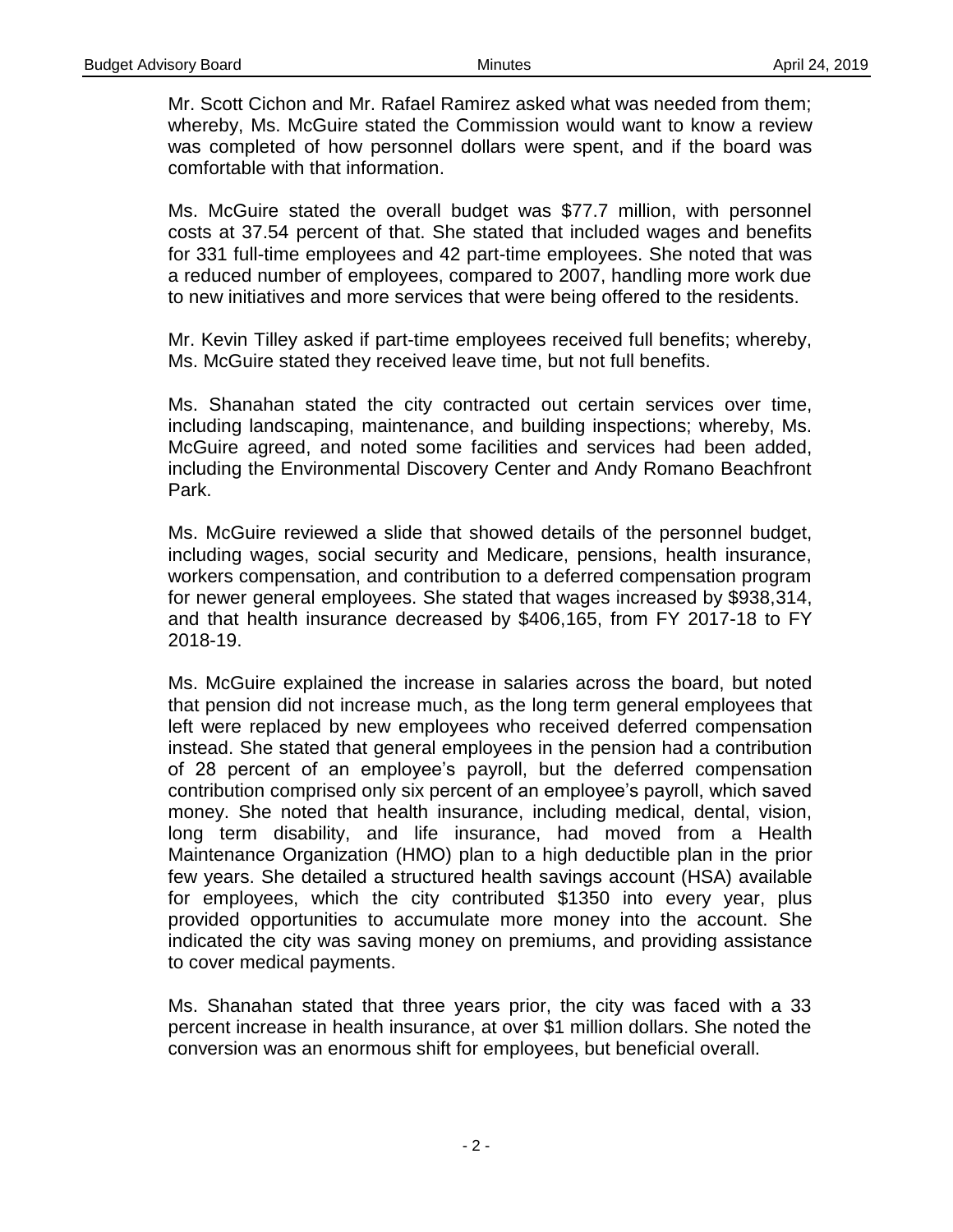Mr. Bill Harper stated it was interesting to see that payroll increased close to \$1 million dollars from the prior year, but that social security liability decreased. He asked if multiple employees were over the limits; whereby, Ms. McGuire stated that some employees were, but not many. She noted different types of wages that were part of the payroll, including reimbursements and uniforms, which might not be taxed. She stated that mileage was not included, but that police officers and firefighters received education pay, and the city was reimbursed those amounts by the state. She stated that firefighters received certification pay, also included in wages, with the full amount split throughout the year.

Ms. McGuire stated the total amount of wages in the current budget was \$29.1 million, with most employees included in the General Fund portion at \$23.4 million. She noted the utility employees fell under the difference between those amounts, or \$5.7 million in wages. She stated that 65.9 percent of the overall personnel budget went toward wages, with 17.48 percent going to pensions and deferred compensation.

Ms. McGuire stated she would review a sampling of positions in the city and compare them to other cities in Volusia County. She stated that Ms. Kidd sent out a survey to all sister cities, but indicated that some did not have an equivalent position, or failed to respond. She stated that each position would list minimum and maximum salary, or hourly rate, for each city, with the average of all cities, and whether Ormond Beach was above or below that amount, at the bottom of the slide.

Ms. McGuire stated that for a Civil Engineer in Ormond Beach, the pay range was \$56,738 to \$103,676. She stated that Ormond Beach was close to the average on the minimum amount and above the average on the maximum amount. She stated the city did not always hire someone at the minimum amount, but the amount was dictated by the market available. She stated that if this position had to be hired that day, the city might have to provide pay in the middle to top end of the scale, due to the lack of available qualified individuals. She noted the city had a range for each position and always tried to stay within the range, in terms of comparison to the other cities, but where the person was hired within the range was dictated by the market.

Ms. McGuire stated that for an Administrative Assistant in Ormond Beach, the pay range was \$13.12 to \$23.98 per hour. She noted that Ormond Beach was considerably lower than other communities, with the average at \$15.73, and was almost 20 percent below the minimum salary. She noted the city was slightly below on maximum pay, and reiterated the pay would be dependent on the market available for the skills needed. She explained that if ten qualified individuals applied for the position, staff might be able to hire at the lower end; however, if only one qualified individual applied, staff might have to hire them at the higher end. She noted it was rare for the city to provide the maximum amount.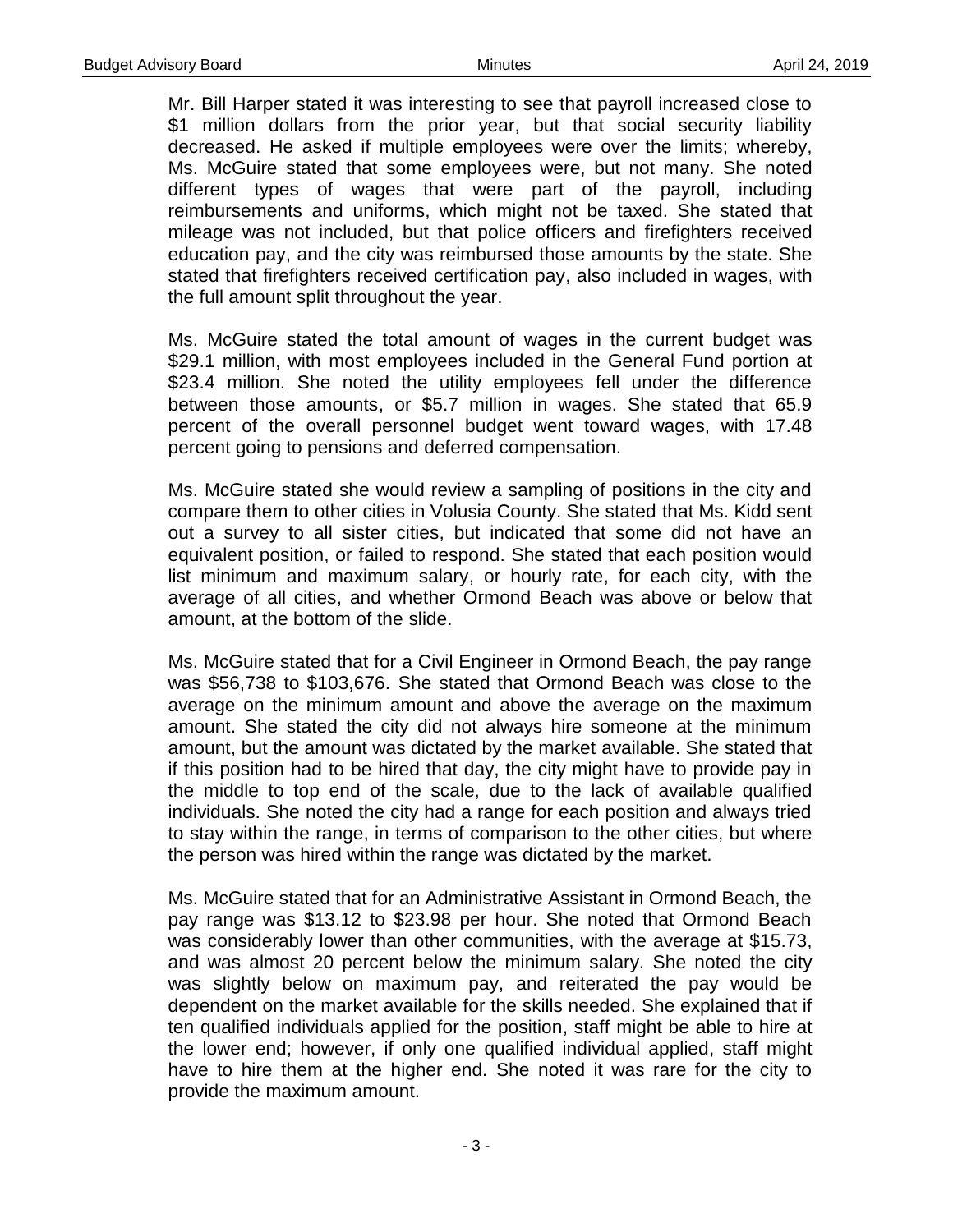Ms. Shanahan stated that part of the difficulty with new employees coming in was where they would fall in the existing workforce; whereby, Ms. Claire Whitley, Assistant City Manager, stated the city had flexibility in the pay range, but a new employee brought in as dictated by the market, might end up having similar pay to an employee who had worked many years to get to that level of pay. She noted that could cause internal issues.

Ms. McGuire stated that for an Account Clerk in Ormond Beach, the pay range was \$12.87 to \$23.13 per hour. She noted that position had been available recently, but there had been only one qualified candidate. She noted that most of the staff in the department fell under the same classification, and pay adjustments were not being made to those employees with longevity, so the city would have to offer the new person enough to leave where they were currently working to come to Ormond Beach; however, staff had to balance the new employee's salary with the group around them, so it would seem fair to all involved. She emphasized it was difficult to balance those situations, and noted the position's starting salary was 9.5 percent below the other cities.

Ms. Shanahan asked Mr. Ramirez how he handled hiring nurses in his profession; whereby, Mr. Ramirez stated it was handled the same way with the same issues, and was a balancing act.

Ms. Shanahan asked Mr. Cichon if it were the same with an attorney's office; whereby, Mr. Cichon stated he had the same issues in his profession, and they made market adjustments when needed.

Ms. McGuire stated that for a Tradesworker in Ormond Beach, the pay range was \$13.49 to \$24.26 per hour, but was 11.9 percent below average.

Mr. Cichon interrupted with the understanding that Ms. McGuire was providing interesting information, but wanted to cut out extra that was not necessary. He asked about focusing on employees the city was losing and making the comparison on their wages, instead of focusing on positions that might not fit the Commission's request.

Ms. McGuire stated that Mr. Tilley had requested the detailed information that she was presenting, but would address Mr. Cichon's issue. She thought the Commission was hearing mostly about police officers, but there was no chart to show definitively why they were leaving; whereby, Mr. Cichon asked about exit interviews.

Ms. Whitley stated that generally, there was not a major issue with turnover and employees leaving the city. She thought that was because most had pensions, and it was a nice place to work. She noted that was different from recruiting, what was just discussed. She indicated that recruiting might be difficult for certain positions. She stated that recruiting for the police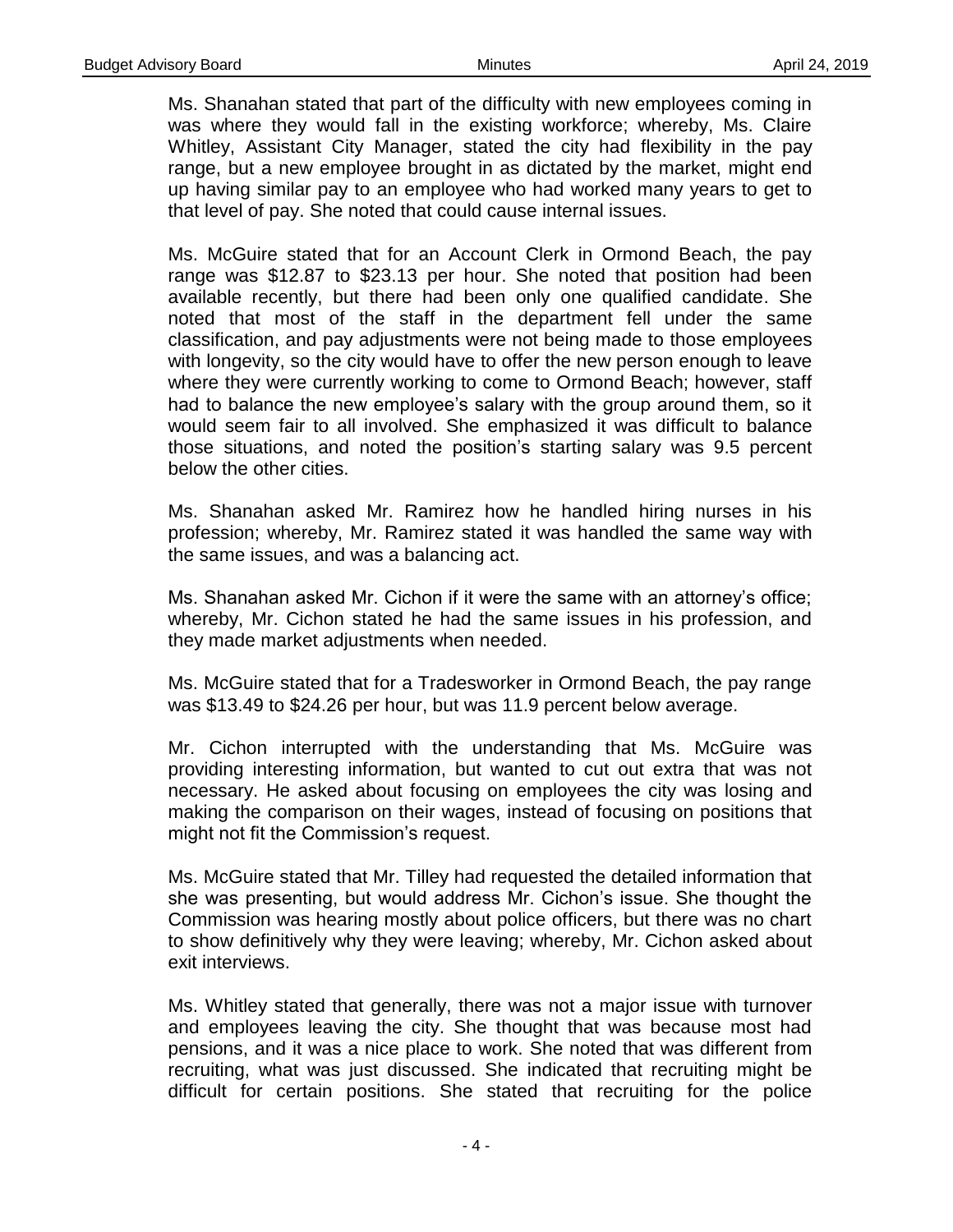department was challenging in every city, with Ormond Beach at a 10 percent vacancy rate. She noted that was in the middle of sister cities, who ranged from a three percent to 26 percent vacancy rate.

Mr. Cichon asked for clarification; whereby, Ms. Whitley stated the police department was small, with approximately 60 to 70 employees, and a few changes each year would change the percent of vacancy by a large amount. She noted that 50 to 70 percent of exit interviews for the police department were for retirement, and that percentage was similar across all departments. She emphasized there were a large number of employees retiring.

Mr. Ramirez asked if the retirement age was the same at the city as it was for his profession; whereby, Ms. Shanahan stated it was for the general employees, but the age was younger for police officers and firefighters.

Ms. Whitley stated it was not the people leaving, but the method used to fill those vacancies. She stated there was an issue recruiting police officers nationwide, due to the fact that it was not an attractive profession at that time. She noted they surveyed sister cities; Ormond Beach's starting pay for police officers was the highest, and benefits were similar to the others. She indicated that ten to 20 percent of police officers left for a bigger agency, like Volusia County, but not for a smaller town like Holly Hill. She indicated some wanted to be part of specialty teams that were not available in Ormond Beach. She noted that ten to 20 percent left for family reasons, relocation, or something similar, while one employee per year passed away, was terminated, or involved a situation that was outside staff's control.

Ms. Shanahan noted that some police officers left the profession completely.

Ms. Whitley reiterated the issue with recruiting police officers across the nation, and that it was not a wage issue.

Mr. Kimble noted that Ormond Beach could pull police officers from Holly Hill or South Daytona, since they were smaller cities; whereby, Ms. Whitley stated that was correct, but there was a small pool of individuals to choose from in general, and all cities in the area were relying on those individuals to graduate from the academy. She reviewed a pay study from 2016 and the range adjustments made due to that study. She noted that all sister cities completed pay studies after that time, which resulted in them having higher ranges than Ormond Beach's current ranges. She thought the lower ranges applied mostly to general employees and highly skilled positions.

Mr. Cichon asked if 50 to 70 percent of employees leaving due to retirement were police officers, or if that included all employees; whereby, Ms. Whitley stated it was a fair number across all employees. She stated that turnover was observed in newer general employees that were not part of the pension, because they would be lured away by \$.50 or \$1 more per hour in pay.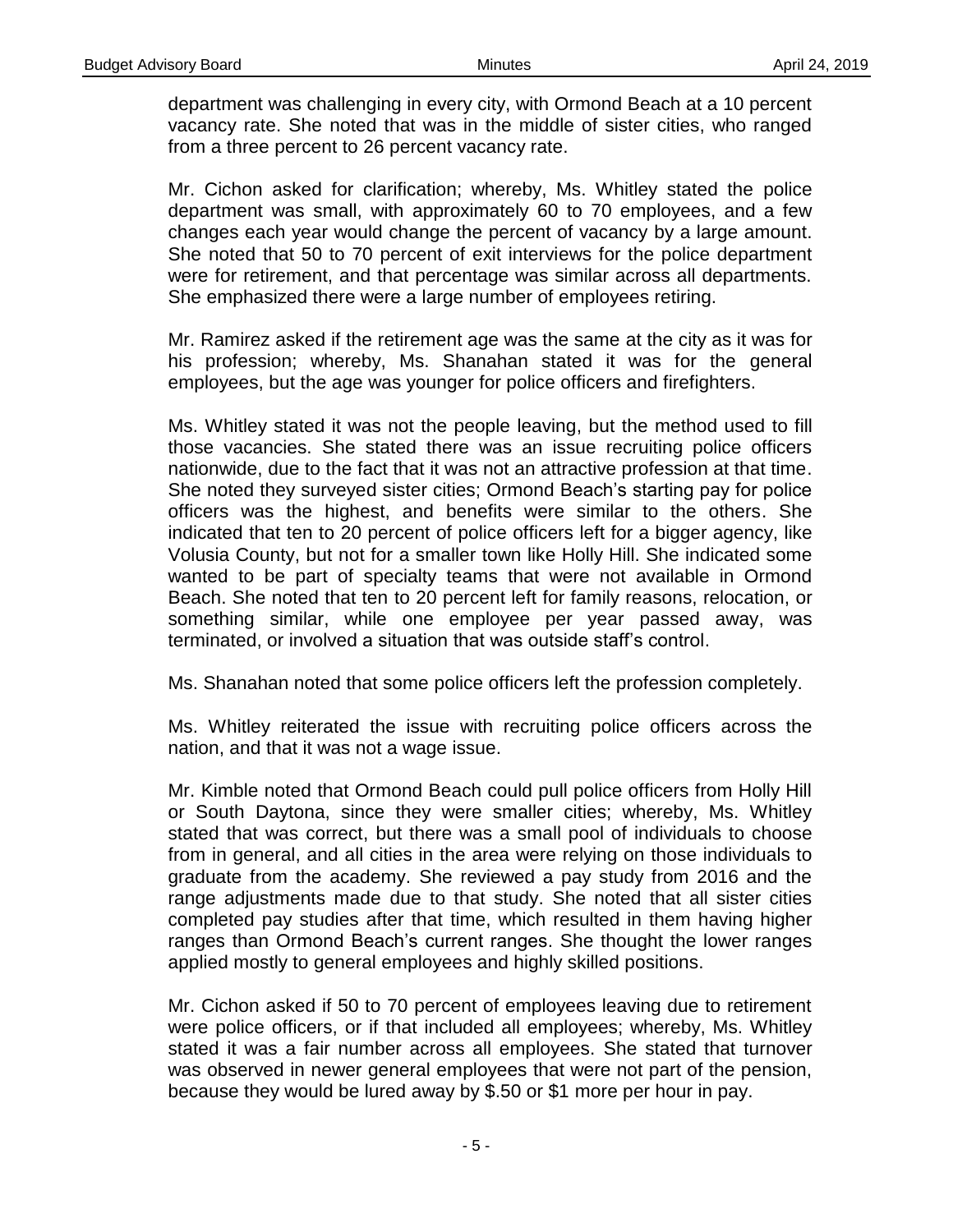Mr. Ramirez stated that was the same for his profession. He stated they should present that information to the City Commission to explain the situations; whereby, Ms. McGuire agreed.

Mr. Cichon asked which employees were leaving for a few dollars; whereby, Ms. Whitley stated it was maintenance workers that would go to Volusia County, because it was a larger agency and paid higher wages.

Ms. McGuire stated the next position was a perfect example of that. She noted that for a Treatment Plant Operator "C", the pay range was \$16.41 to \$29.61, and required specific skills. She noted that position at Volusia County would be paid \$2 more per hour starting salary. She stated those employees would not be offered a pension at Ormond Beach to offset the differential, so they would leave for Volusia County which paid a few dollars more.

Ms. Shanahan clarified that Volusia County was part of the Florida State Retirement System (FRS), and Ormond Beach had moved away from defined benefits for general employees; therefore, the city provided a contribution, but the employee had to invest it and build their own retirement.

Mr. Kimble stated that unless Volusia County was hiring on the high end of their range, Ormond Beach could still be competitive; whereby, Ms. McGuire stated that was correct.

Ms. Shanahan reiterated the issue described by Ms. McGuire about balancing the new employee's pay with those in the same classification around them.

Mr. Kimble stated he understood that, but wondered if they needed to change the ranges to have a higher minimum or if the city could hire one dollar higher; whereby, Ms. Shanahan stated the city did have that flexibility.

Ms. Shanahan felt the police officer and firefighter wages were competitive, and had been for a long time. She reiterated that most employees were retiring, and discussed the percentages of employees leaving, the reasons they left, and the real issue involved backfilling those vacancies. She thought they started providing a stipend at the police academy to incentivize students to sign with Ormond Beach; whereby, Ms. Whitley stated that was correct, and added sponsorships and early recruiting as other methods being used to incentivize students from the academy.

Ms. Shanahan noted it was a competitive market for police officers; whereby, Mr. Ramirez made comparisons to his profession.

Mr. Kimble stated the Commission mentioned concerns the city was hiring police officers, training them, and they left after six months or a year, which was costing a lot of money. He did not think that was really happening, and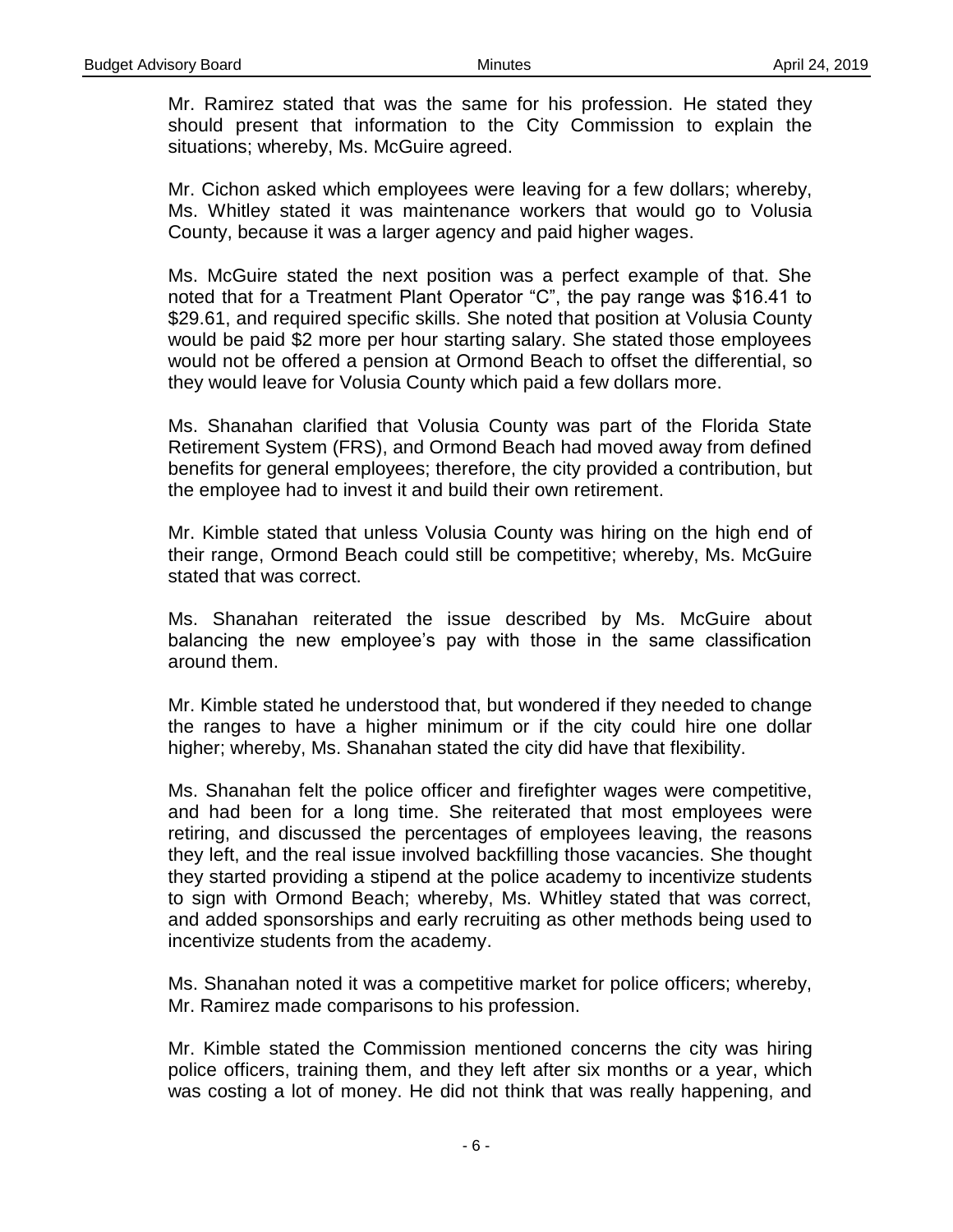indicated retirement as one of the issues, as well as paying to train future Volusia County Sheriffs; whereby, Ms. Shanahan stated that would always be an issue.

Mr. Cichon asked if the individuals being discussed were part of a union; whereby, Ms. Shanahan stated the police officers, firefighters, and long term general employees were part of unions. He stated the solution in the private sector would be a non-compete agreement, but that did not apply to unions.

Ms. Shanahan detailed the amount of positions in the police department, and noted only a few opportunities available to promote internally. She compared Ormond Beach's numbers to Daytona Beach, which was much larger with more promotional opportunities and/or specialized assignments. She noted this had always and would always be an issue with small governments and a big corporate entity like the county, and there was nothing the city could do about that. She noted Ormond Beach started a strategic response team recently, and was working to find ways to keep that group interested in remaining with the Ormond Beach Police Department. She noted the Volusia County Sheriff's Office was patrolling the City of Deltona, along with the county, and Ormond Beach could not compete with that size of an entity.

Discussion ensued about a shooting the prior day at the Walgreens on the corner of International Speedway Boulevard and South Ridgewood Avenue. Ms. Shanahan noted that Ormond Beach did not have many issues like that, and was fairly quiet.

Ms. Shanahan stated she heard what the Commission said from a salary and wage perspective, but they micro compared benefits and that was not allowed at this board meeting, as it fell under bargaining issues.

Ms. McGuire asked if the board was comfortable with the discussion and understood what they heard.

Mr. Bill Harper stated he was struggling with a recommendation for the City Commission. He noted that no one could work fast enough to fill the staffing needs. He stated they could make a recommendation and allow the Commission to consider it, but that would not aid the recruiting issue.

Ms. Shanahan detailed her tenure in the Florida panhandle at another city government, and the same issues were present there.

Mr. Ramirez stated his answer to Mr. Harper's question was to increase taxes and increase the budget; whereby, Ms. Shanahan stated the situation would continue, even if the budget were increased.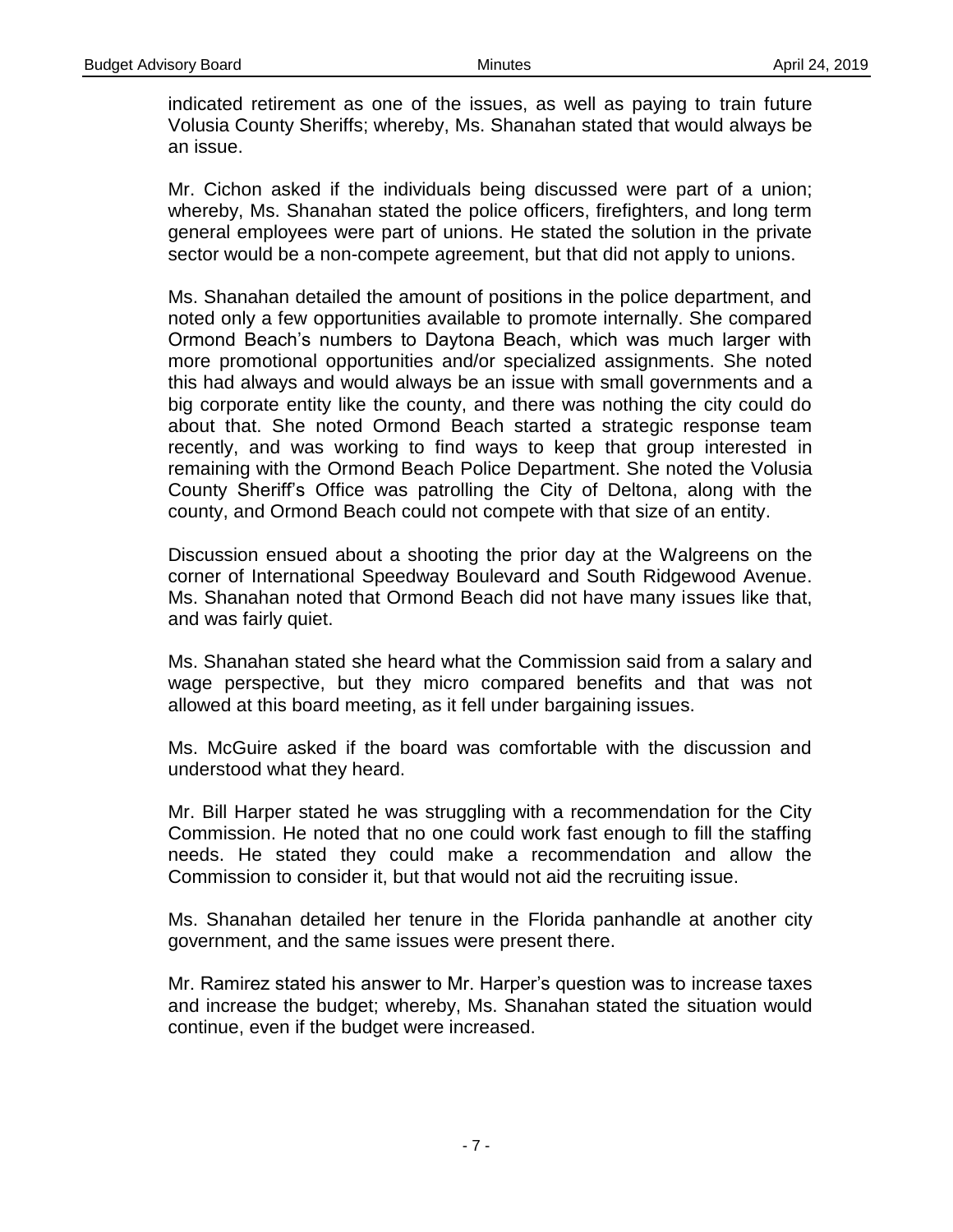Mr. Bill Harper stated it would become an issue if staff could not fill a position. He stated he was hearing the city was still able to operate and hire for positions.

Ms. Shanahan stated there had been little turnover in the fire department over the past eight years; however, four employees left in the prior six months and all were retirees. She noted there was not an issue hiring firefighters.

Mr. Cichon wondered how to summarize all the information; whereby, Mr. Kimble thought the city had what they needed to go out and recruit, and was not sure what to recommend to fix the issues mentioned.

Mr. Cichon stated there was no budget solution for the police department, due to retirement or leaving for specialized positions. He wondered about other workers in the city; whereby, Ms. Whitley stated the best approach was to keep up with the market, and continue reviewing the positions. She noted the issue came up when an employee would leave, and the replacement would need to be found.

Mr. Cichon mentioned Mr. Dave Ponitz, who left Utilities in Ormond Beach and went to Palm Coast; whereby, Ms. Shanahan stated Mr. Ponitz was not working for the City of Palm Coast, but a private utility in that area.

Ms. Whitley stated the position was replaced eventually, but the process had been difficult in finding the appropriate person. She reiterated the issue of bringing someone in at a competitive wage without upsetting other employees. She noted an engineering position that would be coming open, and the potential issue created in keeping the new employee's wage lower than their supervisor's rate. She indicated there was constant monitoring and consideration of all employees' pay.

Mr. Cichon stated that when someone at the top left, the replacement could be hired at a less expensive rate or an internal promotion could occur; whereby, Ms. Whitley stated that was not necessarily the case.

Ms. Shanahan noted staff worked to hire and promote from within, if possible. She thought that improving succession planning would assist employees in being promoted to the next level. She stated it would not work for every situation, due to required skill sets for certain positions.

Mr. Tilley commented on the succession planning discussed at the board's prior meeting, with multiple people at the top leaving, but no one below them ready to move up. He stated the city was forced to hire from outside.

Ms. Shanahan noted during the recession, most middle managers were let go and the positions no longer existed; whereby, Ms. Whitley added those missing positions were no longer in the budget at that time.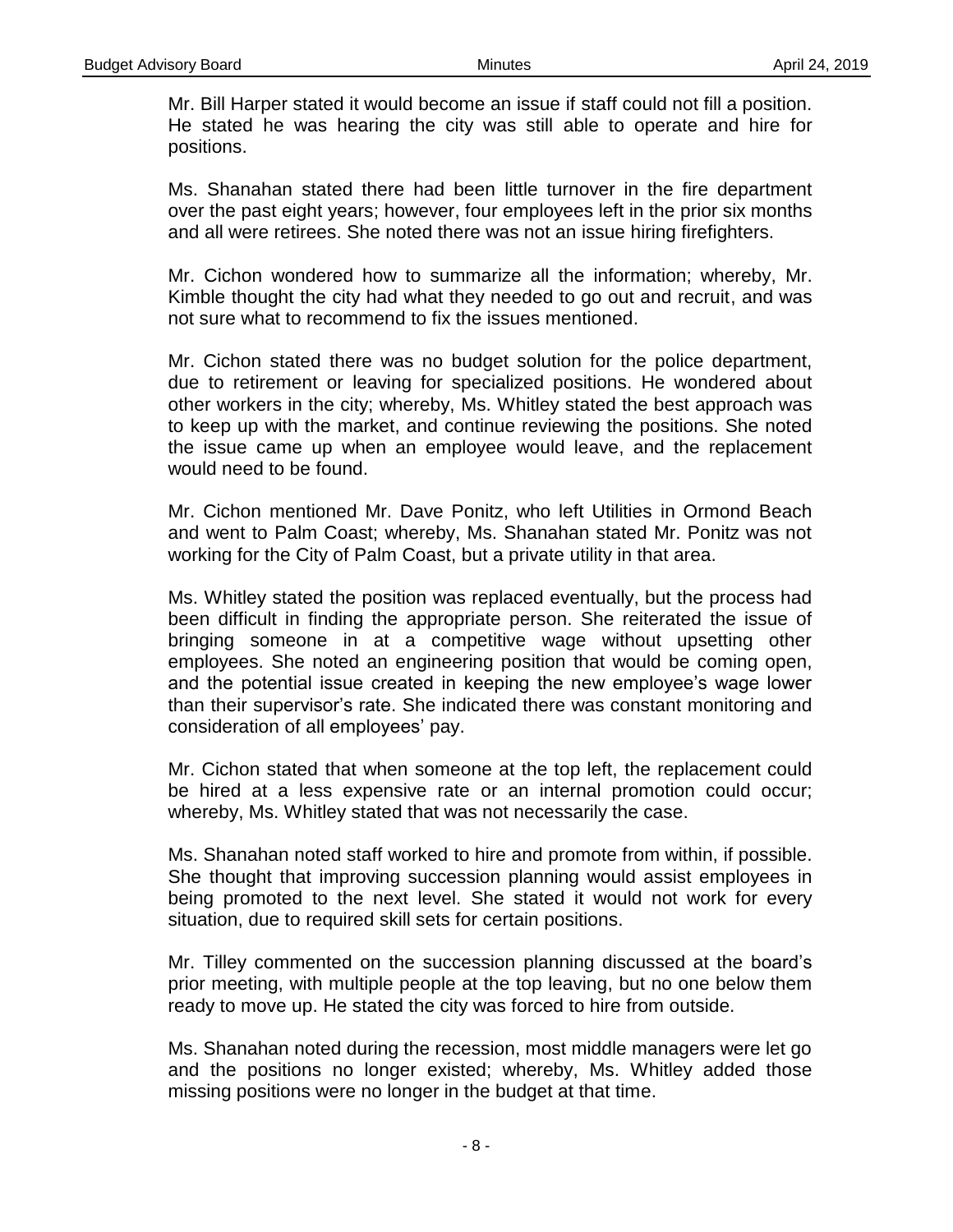Ms. Shanahan reiterated succession planning as the key.

Mr. Ramirez stated the board was satisfied with the management of hiring as being consistent with what the market had to offer, the city was not losing all employees because of discontent, and suggested that a few examples from their meeting be explained to the Commission; whereby, Ms. Shanahan agreed.

Ms. Shanahan noted the age of the city's workforce, and the average stay in positions needed to be presented to the Commission first. She stated that staff needed to discuss the key positions next, including police officers, firefighters, and high skill positions, and detail those situations as to why the employees were leaving, and what was being done in response.

Ms. McGuire thought the Commission wanted to know the following: the board reviewed the personnel budget of the city, they were comfortable there were strategies in place to recruit and maintain employees within the current market conditions, and it could be done in a matter that was fiscally sustainable.

Mr. Ramirez reiterated increasing the budget; whereby, Ms. McGuire reiterated there was flexibility to hire in at the higher end of the pay range.

Mr. Cichon did not think increasing the budget would assist in retaining employees, but might assist with recruiting; whereby, Ms. McGuire stated it would not assist in retaining, as employees would still retire.

Ms. McGuire wondered if there was a specific recommendation.

Mr. Kimble stated he was satisfied with how it was being handled, there was no control over the market, and staff was doing the best they could in situations; whereby, Mr. Harper noted other professions had the same issues.

Ms. McGuire confirmed consensus with the board, and stated staff would share the minutes of the meeting with the City Commission in order to provide details of the board's questions and comments.

### **5. OTHER BUSINESS**

Ms. McGuire stated the board would discuss millage rates, as requested by the City Commission, at the next meeting.

### **6. ADJOURNMENT**

Mr. Kimble motioned, seconded by Mr. Cichon, to adjourn the meeting. The meeting was adjourned at 5:58 p.m.